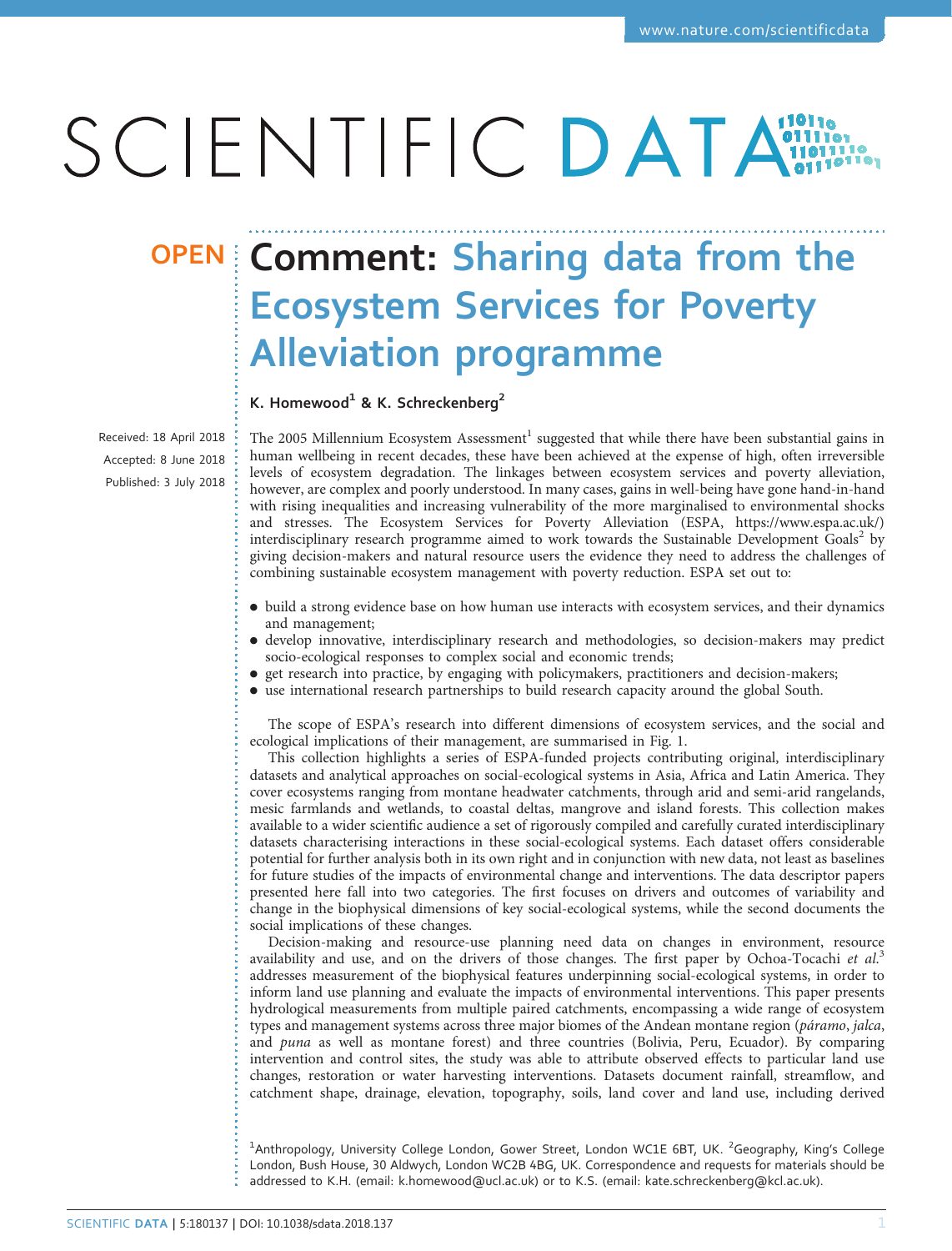<span id="page-1-0"></span>

Figure 1. Interactions and trade-offs among outcomes for human wellbeing. Source: ESPA, 2017 (ref. [9](#page-2-0)).

### 

**Achievement of many Sustainable** 

indices of change, under different management approaches, in water yield, water balance, streamflow magnitude, timing and flashiness; and ratio of baseflow to total flow. These data can be used to analyse the impact of human activities on watersheds, and to guide decision-making and governance aimed at reducing poverty.

Beyond documenting the spatial and biophysical underpinnings of social-ecological systems, ESPA set out to establish an evidence base on how different groups of people (by wealth, or occupation, or other dimensions of social difference) are impacted by and respond to changes in their environment. The second, larger group of papers in this collection deals primarily with datasets reporting the lives, livelihoods and wellbeing of local communities in the face of environmental change or intervention. Stakeholder participation is an essential ingredient of this set of papers. All involve in-depth, two-way participation, with local users shaping the ways research questions are formulated and research undertaken, as well as volunteering the information recorded, and validating those data through their feedback. All employ ethics scrutiny of processes for working with local respondents<sup>[4](#page-2-0)</sup>, and free prior informed consent procedures adapted to prevailing literacy and local sensitivities.

The different studies illustrate a range of approaches in terms of how to conceptualise relationships between local users and ecosystem services, in terms of research design, and in terms of practical purpose. Adams et al.<sup>[5](#page-2-0)</sup> use an initial spatial land cover classification, comprising seven dominant production systems in the Ganges-Meghna-Brahmaputra delta: rainfed or irrigated farming, freshwater prawn or saltwater shrimp farming, and riverine, mangrove or offshore systems. Their household survey datasets then form the basis for analysis of multidimensional wellbeing associated with particular farming, fishing or other livelihoods and social-ecological systems.

In the other papers, household survey datasets are used to evaluate implications of specific ecosystem services interventions, including conservation agriculture and wildlife management areas, and are structured accordingly. In their study of subsidy payments in Malawi, Bell et al.<sup>[6](#page-2-0)</sup> apply a classic formal agricultural research experimental design to allow causal attribution. An initially purposive sample design to choose intervention and matching control sites is followed by random sampling stratified by location and involvement in the subsidy programme, drawing on formal lists of farmers. Where formal lists are not available, projects have to undertake baseline surveys to establish sample frames. These baseline datasets are themselves a rich source of possible investigation. For example, the data collected by Bluwstein et al.<sup>[7](#page-2-0)</sup> allow for analysis of the change in wealth rank through time for 13578 Tanzanian households, potentially contributing to our understanding of changing prosperity in rural Tanzania. Subsequent in-depth survey sample datasets include a couple of thousand households.